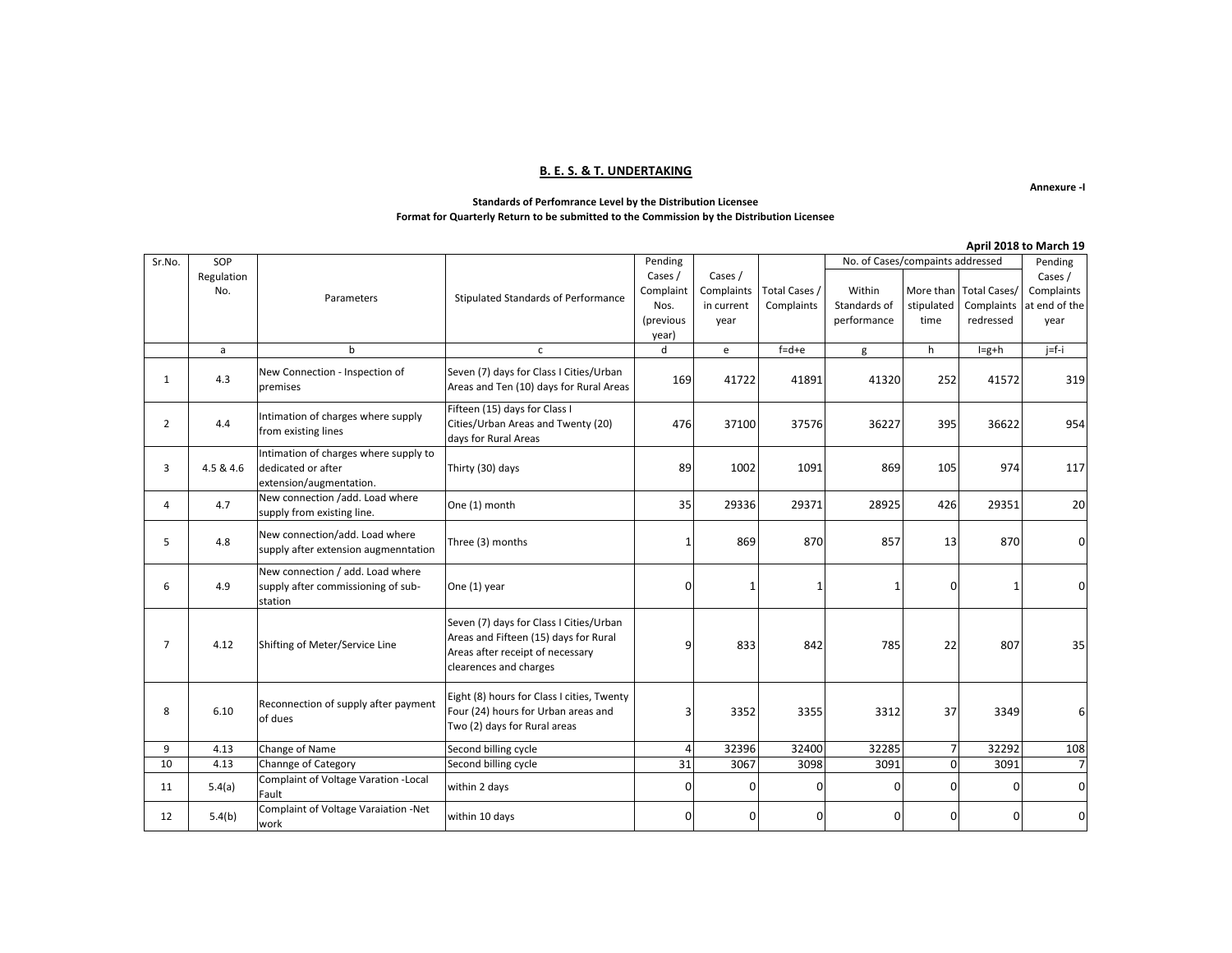| 13 | 5.4(c)  | Complaints of Voltage Variation -<br>Expansion/augmentation required | within 120 days                                                                                                                    | 0        | $\Omega$ |          | ŋ        |      | 0        |      |
|----|---------|----------------------------------------------------------------------|------------------------------------------------------------------------------------------------------------------------------------|----------|----------|----------|----------|------|----------|------|
| 14 | 6.1     | Fuse off call                                                        | Three (3) hours for Class I cities, Four<br>(4) hours for Urban areas and Eighteen<br>(18) hours for Rural areas                   |          | 66342    | 66342    | 66000    | 333  | 66333    |      |
| 15 | 6.2     | Break down of Over head Line                                         | Four (4) hours for Class I cities, Six (6)<br>hours for Urban areas and Twenty Four<br>(24) hours for Rural areas                  | $\Omega$ | $\Omega$ |          |          |      | $\Omega$ |      |
| 16 | 6.3     | Underground Cable fault                                              | Eight (8) hours for Class I cities,<br>Eighteen (18) hours for Urban areas<br>and Forty Eight (48) hours for Rural<br>areas        |          | 8246     | 8246     | 8031     | 215  | 8246     |      |
| 17 | 6.4     | Transformer failure                                                  | Eighteen (18) hours for Class I cities,<br>Twenty Four (24) hours for Urban areas<br>and Forty Eight (48) hours for Rural<br>areas | $\Omega$ | 10       | 10       | 10       |      | 10       |      |
| 18 | 7.2     | <b>Meter Reading</b>                                                 | Once in every two months                                                                                                           | ΩI       | 12152925 | 12152925 | 12143869 | 4555 | 12148424 | 4501 |
| 19 | 7.3     | Replacement of Faulty Meter                                          | Within subsequent billing cycle                                                                                                    | 4690     | 72834    | 77524    | 75128    |      | 75128    | 2396 |
| 20 | 7.4     | Replacement of Burnt Meter                                           | Eighteen (18) hours for Class I cities,<br>Twenty Four (24) hours for Urban areas<br>and Forty Eight (48) hours for Rural<br>areas |          | 3801     | 3801     | 3796     |      | 3801     |      |
| 21 | 7.6,7.7 | <b>Billing Complaint</b>                                             | During subsequent billing cycle                                                                                                    | 3868     | 15638    | 19506    | 15741    | 525  | 16266    | 3240 |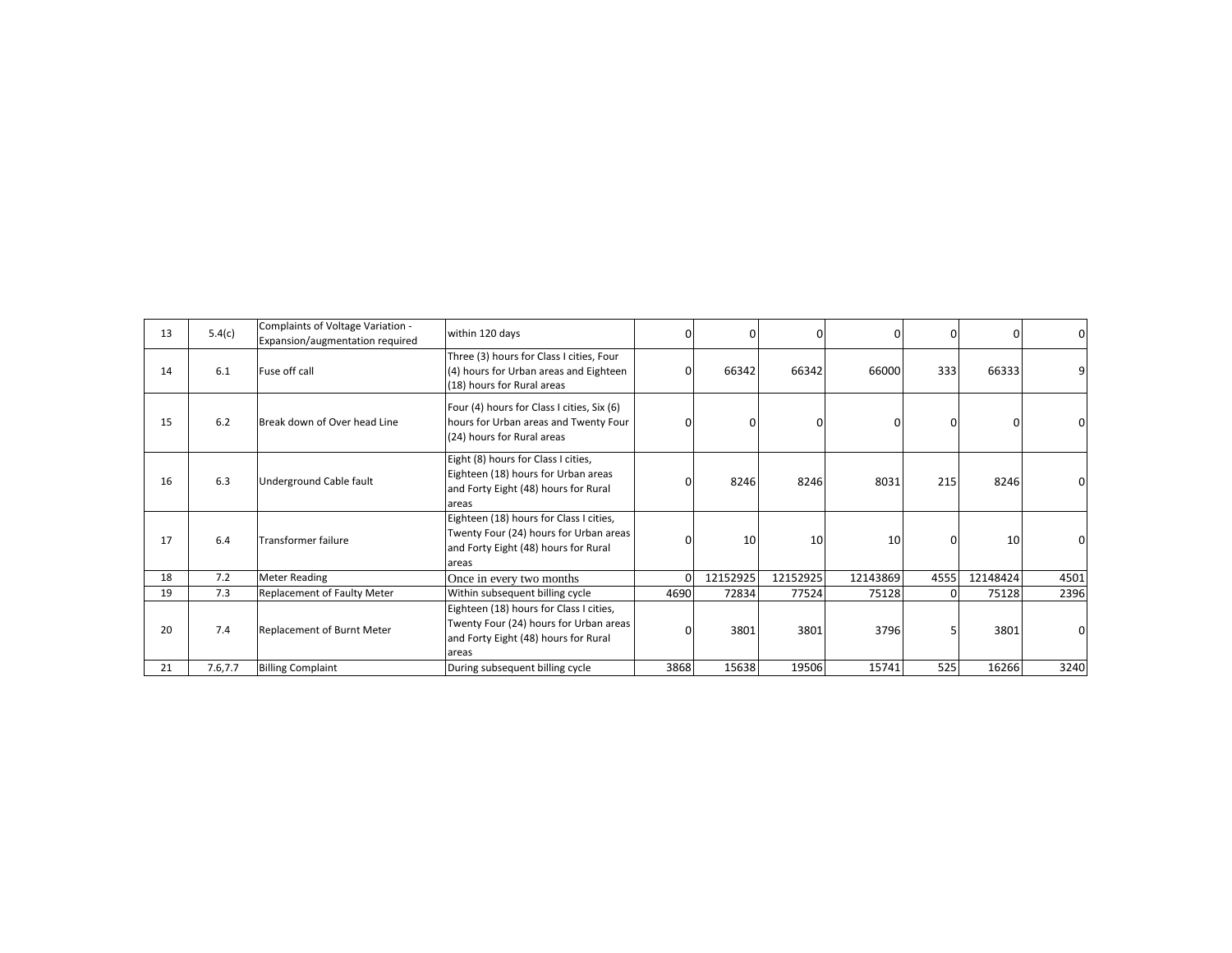## **B. E. S. & T. UNDERTAKING**

Annexure -II

Report of individual compolaints where Compensation has been paid

Format for quarterly return to be submitted to the Commissionby the Distribution Licensee

|  |  |  | April 2018 to March 19 |  |
|--|--|--|------------------------|--|
|--|--|--|------------------------|--|

| Sr.N<br>0.     | Complaint<br>No. | Date of filing<br>complaint | Consumer No. | Name and<br>address of<br>Consumer | Nature of<br>Complaint | Reference<br>Standard of<br>Performance | Amount of<br>Compensation<br>(Rs) | Date of payment<br>of Compensation<br>(DD/MM/YYYY) |
|----------------|------------------|-----------------------------|--------------|------------------------------------|------------------------|-----------------------------------------|-----------------------------------|----------------------------------------------------|
| $\mathbf{1}$   | $\overline{2}$   | 3                           | 4            | 5                                  | 6                      | $\overline{7}$                          | 8                                 | 9                                                  |
| $\overline{2}$ |                  |                             |              |                                    |                        |                                         |                                   |                                                    |
| 3              |                  |                             |              |                                    |                        |                                         |                                   |                                                    |
| 4              |                  |                             |              |                                    | nil                    |                                         |                                   |                                                    |
| 5              |                  |                             |              |                                    |                        |                                         |                                   |                                                    |
| 6              |                  |                             |              |                                    |                        |                                         |                                   |                                                    |
| 7              |                  |                             |              |                                    |                        |                                         |                                   |                                                    |

NOTE -The report shall be prepared as per category of item for which the compensation is paid for non-observance of Standards of Performance